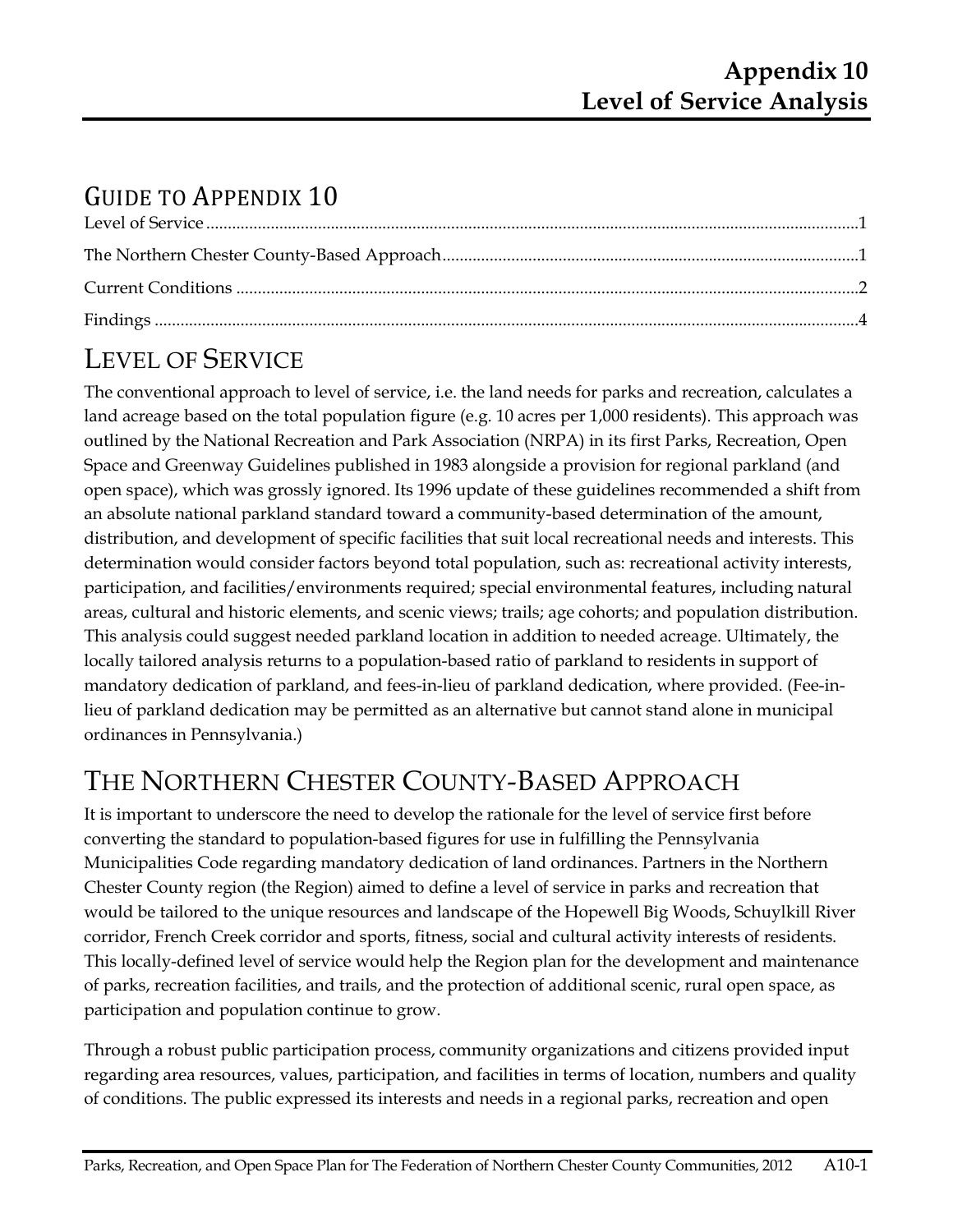space system. Proposed facility and service needs were explored in tandem with the crucial goal of preservation of the natural resources and scenic rural character of the area. The proposed needs were added to existing facilities according to both quantitative and qualitative features. This was divided by the projected population for 2020 and expressed per 1,000 citizens for the purposes of supporting Mandatory Dedication of Parkland Ordinances.

### CURRENT CONDITIONS

In the Region, there are a total of 24 existing parks and future park sites totaling 624 acres. The parks include ballfields, game courts, trails, picnic areas, playgrounds, seating areas, and landscaping. Another 1,162 acres is included in 11 park reserves. Facilities for walking, cycling, nature enjoyment, and other informal recreation activities will be available in the park reserves. No active recreation development is to be undertaken in the park reserves.

### CONSERVATION FIRST

At the outset of this plan, it was clear that the conservation of natural resources, preservation of the scenic rural character and protection of the cultural heritage landscape would be the foundation of the plan. All nine municipalities, Chester County, and conservation organizations have worked diligently and successfully since the 1970s to preserve the stunning beauty and resources of the Northern Chester County landscape. About 82 percent of the respondents of the citizen survey indicated that achieving a balance of conservation and recreation is important. To that end, the location of parks and recreation facilities needs to fit the region in a way that supports ongoing conservation efforts and provides convenient access for people to enjoy and care for nature.

### ACTIVE HEALTHY LIVING

Three major groups provided input to the active healthy living Level of Service Analysis: the general public, the school districts, and organized interest groups.

#### *GENERAL PUBLIC*

Assessing the needs of the community at large was conducted through a statistically valid and reliable direct mail survey, interviews, public meetings and focus groups. The findings included the following:

- Activities: the top activities in which over half the residents engage are walking, nature enjoyment, playing/socializing in the parks, enjoying the dark starry skies, participating in special events, fitness, and bicycling.
- Types of Parks: About 82 percent stated that a balance of all types of parks is important. The rank order of types of parks preferred was nature reserves, trails systems, smaller close to home parks and greenways. Access to large parks in the region is adequate – it is the smaller closer to home parks and trails that are insufficient.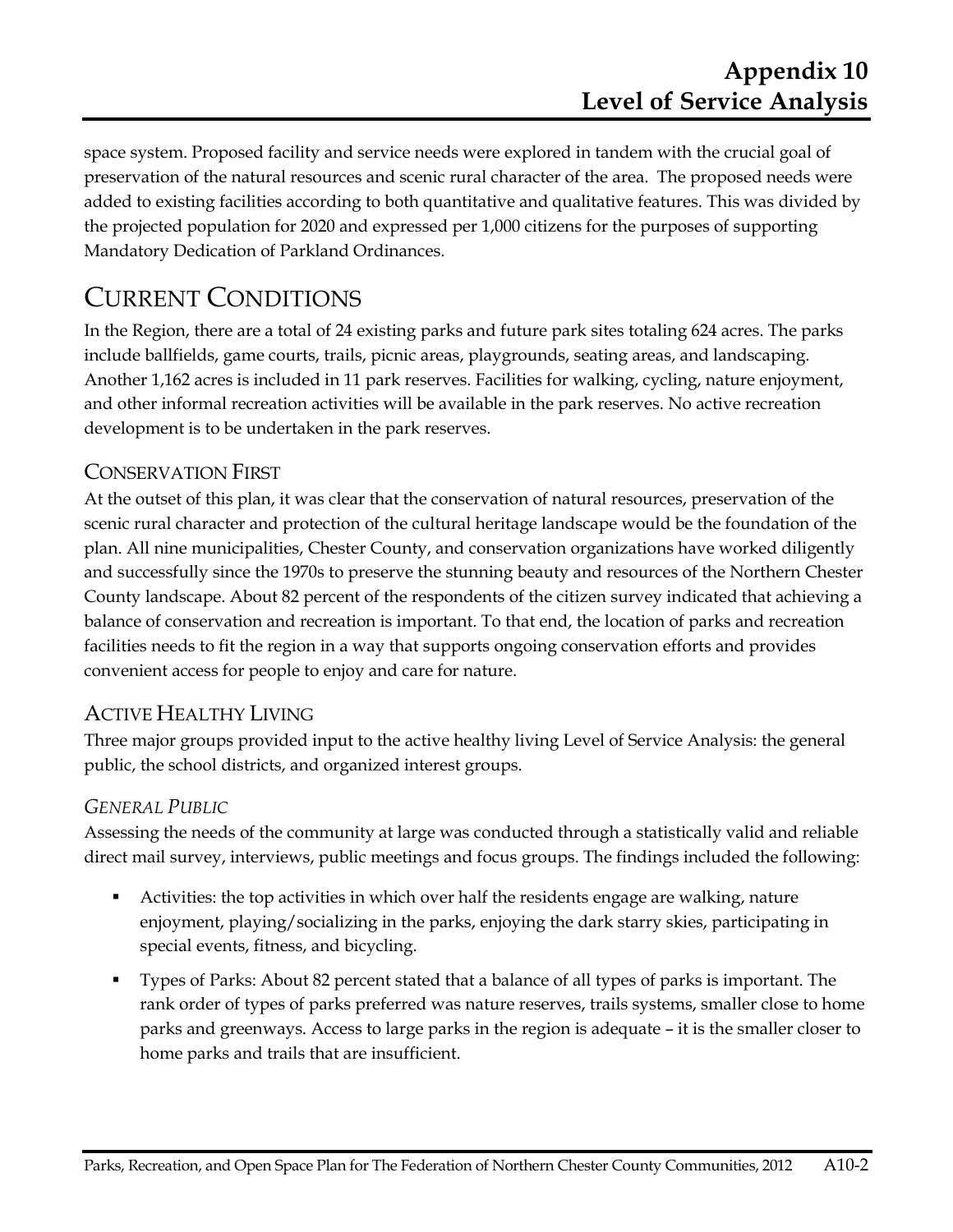- Outdoor Recreation Facilities: Respondents stated that there are not enough bike paths (58%), walking paths (55%), outdoor pool (48%), multi-purpose trails (47%) or dog parks (46%)
- **I.** Indoor Recreation: More than half of the survey respondents indicated that an indoor recreation center is needed in Northern Chester County.
- Target Groups: Adults and families need more parks and recreation opportunities. The strong focus on children and youth in the area is important but adults need opportunities as well. Providing facilities and services in which families can enjoy time together is very important.
- Children and Youth: Research with a large group of fifth graders found that they most want to enjoy the parks and nature in unstructured unorganized play.
- Senior Adults: There is no facility for senior adults in Northern Chester County. They must go to Pottstown or Phoenixville for recreational clubs and activities.

#### *SCHOOL DISTRICTS*

The Owen J. Roberts School District serves seven of the nine municipalities in the Northern Chester County region. The Superintendent, School Board President and Vice President and the Wellness Coordinator participated were members of the Coordinating Committee for the Plan. The Wellness Coordinator is funded by the Pottstown Area Health and Wellness Foundation. The District has been participating in discussions with the Northern Chester County Parks Recreation and Open Space Plan Core Committee, the Pottstown Area Heath and Wellness Foundation, the Pottstown Area School District and others in a regional active healthy living initiative. The district has integrated Northern Chester County's active, healthy living initiative with the school district's **Feasibility Study for the Future of the Owen J. Roberts School District**. When the public opinion survey found that residents were interested in close to home parks, discussions with the school district explored the potential for school campuses to expand to serve the close-to-home recreational needs of a broad base of citizens throughout their life time including families in order to cultivate active healthy living as a way of life here. The District is now exploring the potential to establish community school parks based upon the findings of the planning process.

The Phoenixville Area School District serves East Pikeland Township. In addition to school district facilities, East Pikeland residents also use Borough of Phoenixville parks and recreation facilities. Interviews found that the East Pikeland residents are oriented toward their school district and the Borough for sports, trails and recreational services. They play mainly in the Kimberton Youth Athletic League (KYAL), Phoenixville Babe Ruth League, and a few on the Norchester Red Knights Football Team. Regarding open space, the residents are more oriented toward Chester County.

The Downingtown Area School District serves West Pikeland Township. West Pikeland is also a member of the Downingtown Area Recreation Consortium (DARC). West Pikeland residents are oriented toward the Downingtown area for sports and recreation programs. Residents mostly play in Lionville Youth Athletics and Glenmore-Eagle Youth Association and enroll in DARC programs. Just